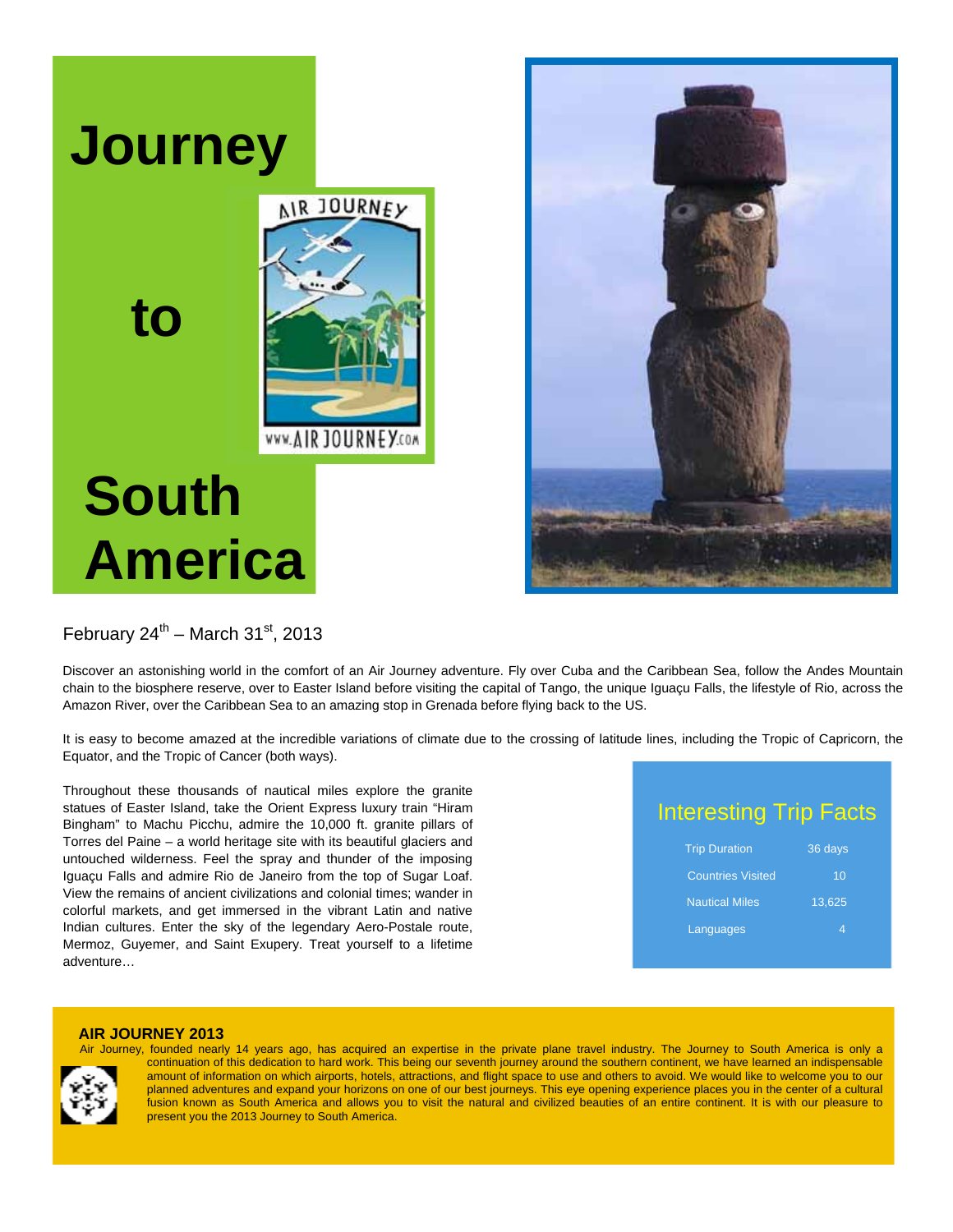## **Day 1 - Sunday, February 24: Palm Beach International Airport → Grand Cayman (450NM)**

Air Journey will welcome you at 9:30am at Palm Beach Intl. Airport for a briefing before embarking on the first leg of our Journey.

We'll fly over Cuba before landing in Grand Cayman. Transfer to the Ritz Carlton Hotel located on Seven Mile Beach. There will be time to relax on the white sand beach before we enjoy a well-deserved welcome cocktail and dinner.

Hotel: Ritz Carlton Welcome Cocktail and Dinner included

## **Day 2 - Monday, February 25: Grand Cayman**



Today is at leisure to relax on gorgeous Seven Mile Beach. Complimentary use of snorkel gear (and lessons), water trikes, kayaks, floating rafts and water hammocks is included.

Hotel: Ritz Carlton Breakfast and Dinner included

## **Day 3 - Tuesday, February 26: Grand Cayman Cartagena, Colombia (630NM)**



Latin America's most beautiful cities lost somewhere in time between the sixteenth and nineteenth centuries, with the Caribbean sea as a sparkling backdrop. Sir Francis Drake laid siege to the city but the fortress walls and cannons remain, making the area within the old walled city a living museum.

Hotel: Sofitel Santa Clara Breakfast and Dinner included

## **Day 4 - Wednesday, February 27: Cartagena**

Enjoy a full day tour to experience Cartagena's colonial charm with its tiled roofs, balconies and flower-filled courtyards and relive history in the old walled city, the Ciudad Amarullada, where we'll explore the four sectors, each one with a peculiar story to tell: San Diego, La Matuna, Getsemani and Santo Domingo. The tour will include a walking tour and a city tour to enjoy the highlights of this beautiful city.

Hotel: Sofitel Santa Clara Breakfast, Lunch and Dinner included

## **Day 5 - Thursday, February 28: Cartagena → Guayaquil, Ecuador (675NM) → Lima, Peru (650NM)**

Fly to Peru - the former Inca Empire - and land in Lima. There will be a stop along the way in Guayaquil (Ecuador) to refuel. Our hotel for the night, the Costa Del Sol Lima Airport, is very conveniently located within the airport terminal.

Hotel: Costa Del Sol Lima Airport Hotel Breakfast and Dinner included

## **Day 6 - Friday, March 1: Lima to Cuzco, Peru**

Today we will fly to Cuzco on a commercial flight (*cost of round trip ticket not included*). We will enjoy an afternoon city tour including the Santo

Domingo Convent Monastery – the legendary Koricancha "Site of gold", the Plaza de Armas and the Cathedral. After seeing the most important sites of the city, you will drive out in the countryside to visit the cult centre of Sacsayhuaman, a name which means "satisfied falcon". Located at the head of what the Incas thought of as the puma-shaped city of Cuzco, this mountaintop site overlooking Cuzco was once a fortress and hosted one of the fiercest battles between the Incas and their Spanish Conquistadors. The fortresses' zigzag ramparts form the teeth of the "puma" and contain rocks weighing as much as 300 tons.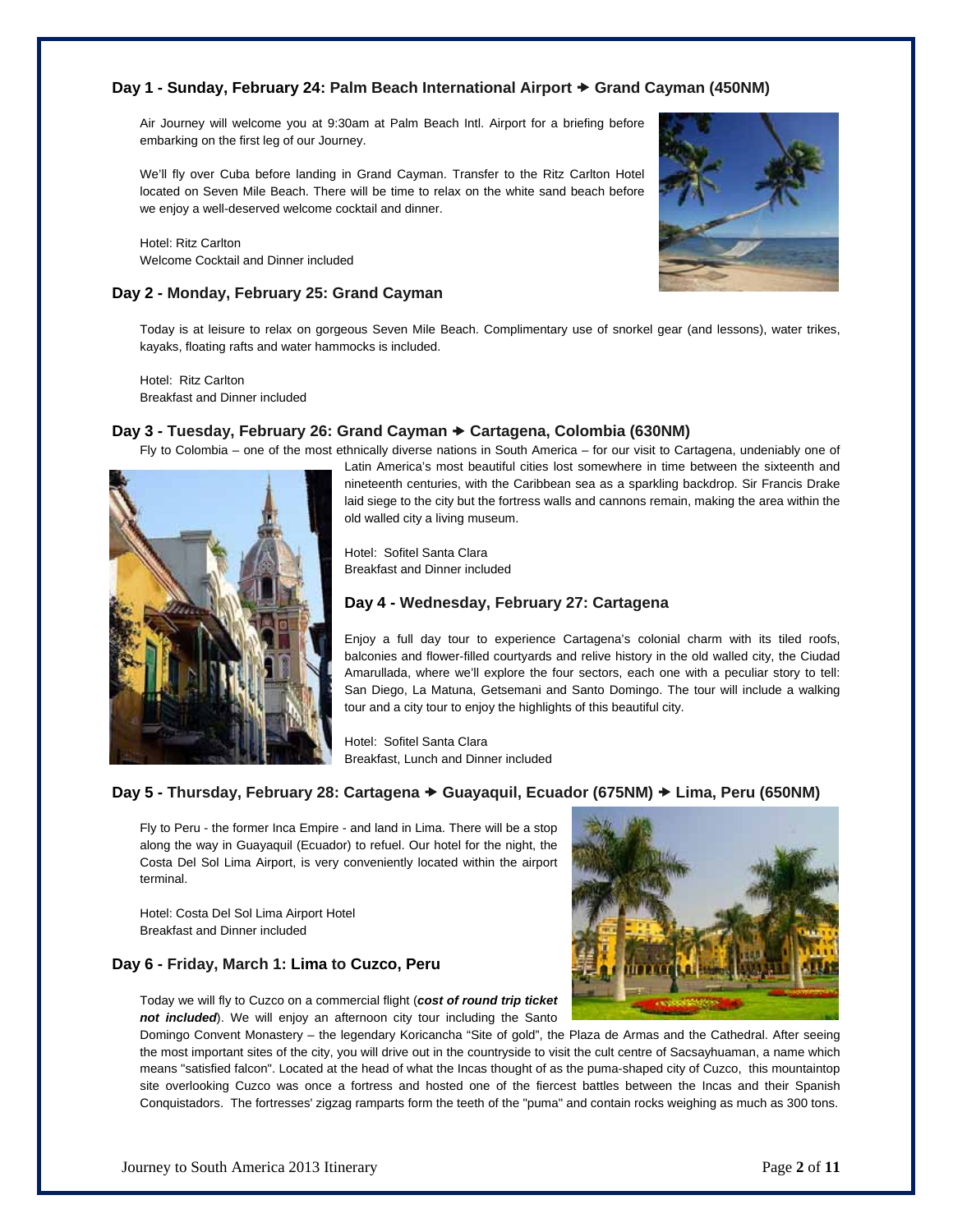Afterwards, we will visit the Pre-Columbian Art Museum. This museum is housed in a beautiful colonial manor and the collection it exhibits includes ceramica, gold, silver, shell and wood artifacts.

A gourmet dinner at the MAP Café inside the Pre-Colombian Art Museum is included so you may sample the famous novoandine cuisine.

Hotel: Hotel Monasterio Breakfast, Lunch and Dinner included

## **Day 7 - Saturday, March 2: Cuzco to Machu Picchu to Cuzco**



Early morning departure to board the Orient Express luxury train "Hiram Bingham" for our visit to Machu Picchu. View spectacular scenery while you enjoy a delicious Brunch onboard.

You will arrive at the Lost Citadel of the Incas where you will be able to visit this stunning place. Take a guided tour of the citadel, stroll by the archeological site before enjoying an afternoon tea at Machu Picchu Sanctuary Lodge Hotel.

As the sun goes down, you will return to the station for departure aboard the Vista Dome train. Back on board, you will be accorded VIP treatment with a cocktail accompanied with live entertainment. After that you will be escorted to the dining car for a 4 courses gourmet dinner making your trip to Machu Picchu an unforgettable experience.

Hotel: Hotel Monasterio Breakfast, Brunch and Dinner included

## **Day 8 - Sunday, March 3: Cuzco to Lima, Peru**

This morning is at leisure to explore Cuzco on your own before our flight back to Lima by commercial flight. There will be a short tour of the colonial "City of the Kings" before going to our hotel.

Tonight we will have a private dinner in a palace-like residence in Lima (the oldest residence in the Western Hemisphere occupied by the same family and built by one of Pisarro's officers in the early 1500s).

Hotel: Miraflores Park Hotel Breakfast and Dinner included

### **Day 9 - Monday, March 4: Lima Iquique, Chile (685NM) Calama, Chile (140NM)**

Fly to Iquique where we will clear customs for Chile before heading to our next exciting destination - San Pedro de Atacama. We will fly to Calama located 60 miles northwest of San Pedro de Atacama, an oasis in the desert, Valley of the Moon.

We have selected our hotel Alto Atacama, a deluxe hotel near San Pedro de Atacama, to enjoy excursions which will capture profound landscapes, natural events and inhabited places that bare the ingredients and surprises that make the experience unforgettable.

Select your tours with the hotel (included).

Hotel: Alto Atacama Breakfast and Dinner included

#### **Day 10 - Tuesday, March 5: San Pedro de Atacama**



Your tour guide will be available to help you select from numerous tours available including hiking, trekking or biking.

A sunset tour is available to explore the gorgeous landscape of the Valley of the Moon. This wonderful natural phenomenon occurs at the meeting of the Atacama Desert with the Andes mountain range. The Moon Valley has dry lakes where the salt composition covers with a beautiful white mantle; escarpments of all green, blue, red, yellow colors mix with the most diverse and surprising forms and which the sun varies its tones in thousands of different forms during the day, especially in the twilight hours when the Valley's beauty reaches its peak.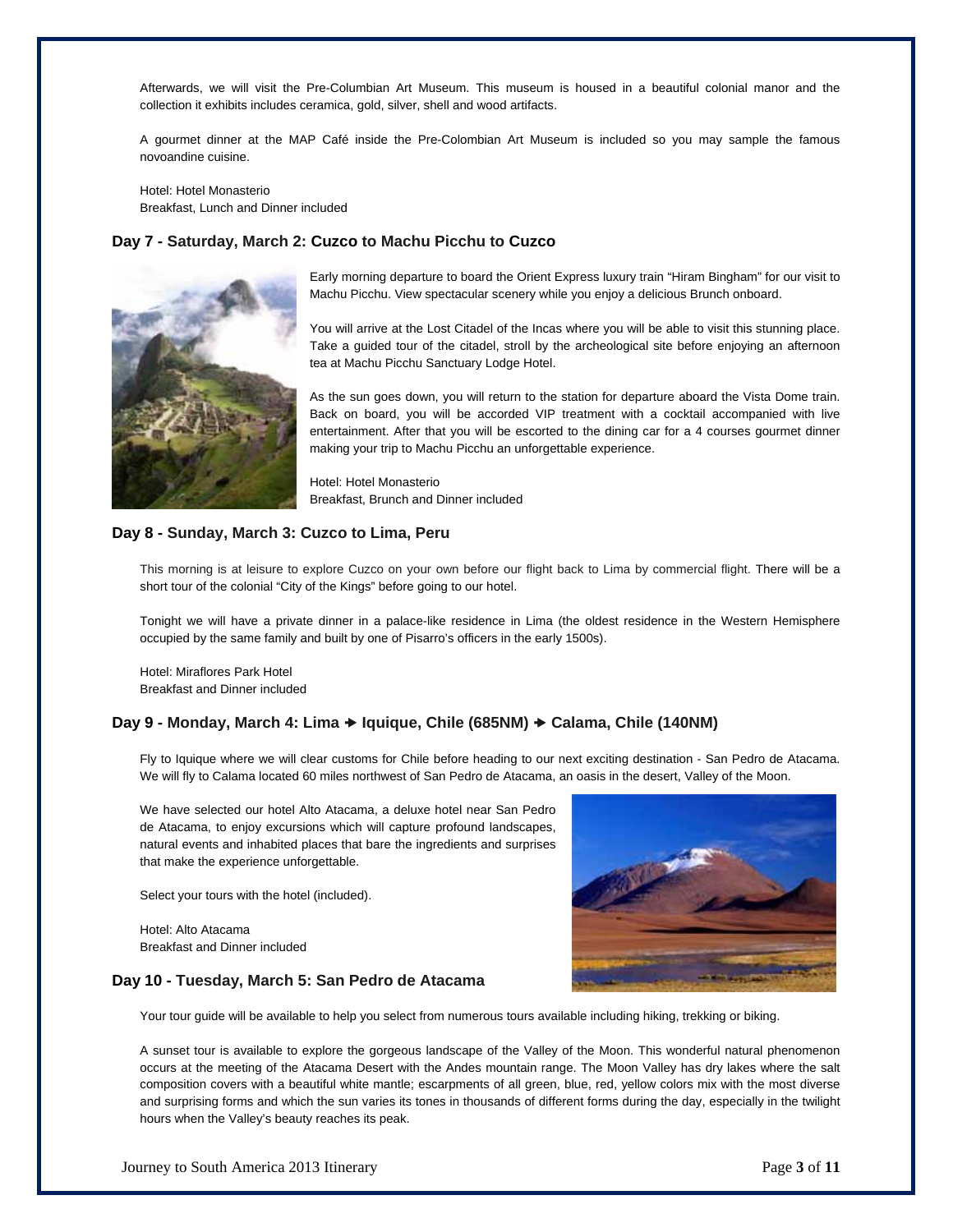Marvel at the landscapes of incomparable beauty that resemble a fragment of the moon landscape. The valley is also considered one of the driest places on earth, as some areas have not received a single drop of rain in hundreds of years. A prototype for a Mars rover was tested here by scientists because of the valley's dry and forbidding terrain.

Hotel: Alto Atacama Breakfast, Lunch and Dinner included

## **Day 11 - Wednesday, March 6: San Pedro de Atacama**

Your tour guide will be available to help you select from numerous tours available including hiking, trekking or biking.

Over the Quitor hill, a short distance from San Pedro are the ruins of the Pukará (fortress), constructed by the atacameños to defend themselves from other inhabitants of South America. Built on the summit of a hill overlooking the San Pedro River, Pukara de Quitor is an ancient Indian fortress whose construction dates back to the XII century. It was declared a national monument in 1982.

Hotel: Alto Atacama Breakfast, Lunch and Dinner included

## **Day 12 - Thursday, March 7: Calama Santiago, Chile (665NM)**



Our flight will follow the rugged coast of Chile. Admire the peaks of the Andes and see the wellmanicured slopes of Chile's famous wine region and land in the sophisticated and very European city of Santiago.

Hotel: Grand Hyatt Hotel Breakfast and Dinner included

## **Day 13 - Friday, March 8: Santiago**

On our tour this morning we will discover the highlights of Chile's capital. The afternoon is free for shopping or to take an optional tour to the Maipo Valley wine district and a visit of the Vina Tarapaca Winery.

Hotel: Grand Hyatt Hotel Breakfast included

## **Day 14 - Saturday, March 9: Santiago to Easter Island, Chile**

Today we will take a commercial flight (*cost of round trip ticket not included*) with Lan Chile (5 hours of flight) to Easter Island.

Two million years ago, deep geological changes and volcanic eruptions created the remote and insolated Easter Island. This

perfect triangle shaped piece of land, at the center of the Pacific Ocean, is a fascinating outdoor museum of a mysterious ancient people. Without a doubt, Easter Island is a "must" to any traveler who wants to know and explore the hidden secrets of this incredible civilization.

Select your tours with the hotel (included).

Hotel: Explora En Rapa Nui Breakfast and Dinner included

### **Day 15 - Sunday, March 10: Easter Island**

Your tour guide will be available to help you select from numerous tours available.

We will explore Easter Island, one of the most isolated islands in the world but 1200 years ago a double-hulled canoe filled with seafarers from a distant culture landed upon its shores.



Journey to South America 2013 Itinerary Page **4** of **11**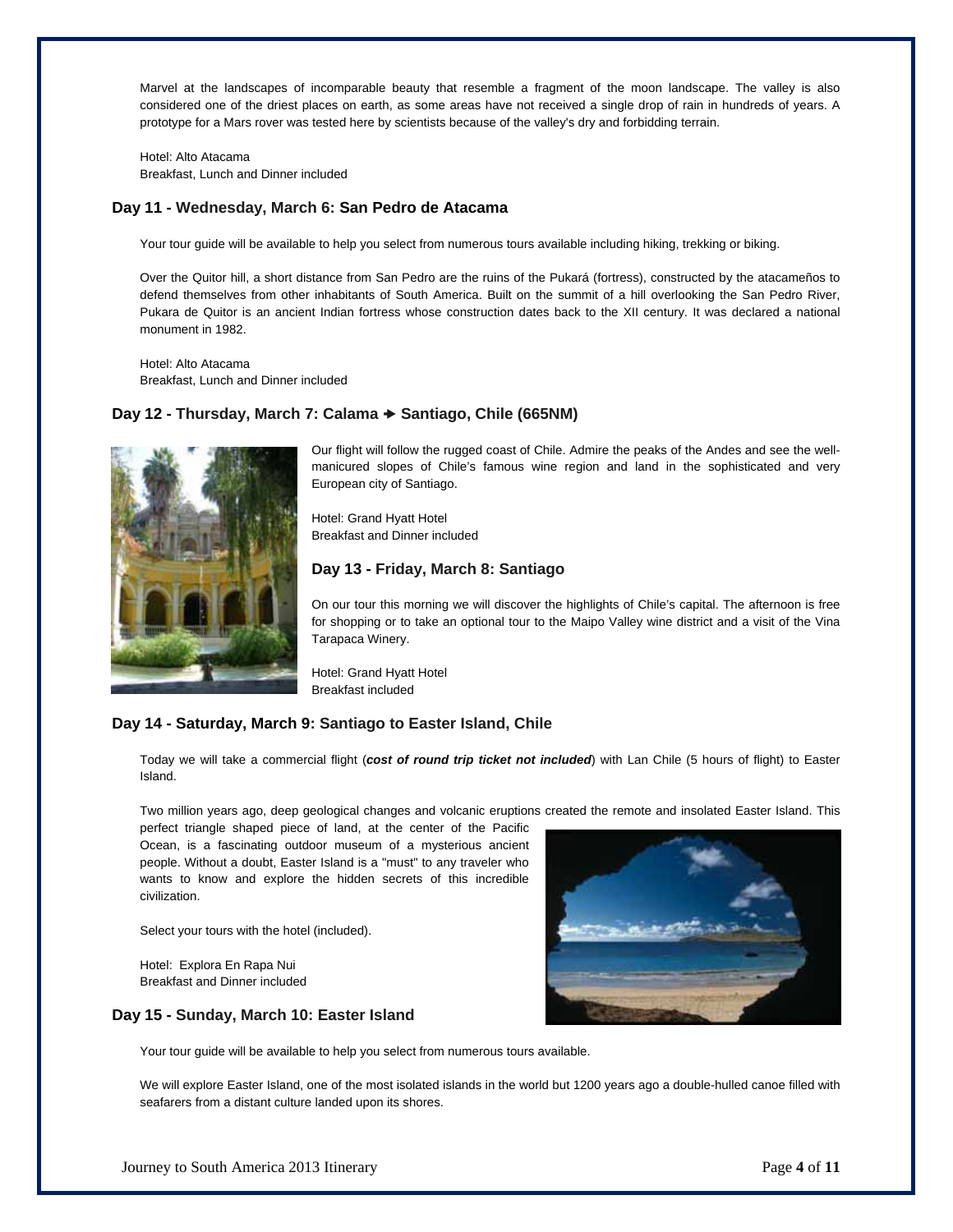Over the centuries that followed a remarkable society developed in isolation on the island. For reasons still unknown they began carving giant statues out of volcanic rock. These monuments, known as "moai", are some of the most incredible ancient relics ever discovered. The people of Easter Island called themselves the Rapa Nui. Where did they come from and why did they disappear? Science has learned much about the enigma of Easter Island but questions and controversies remain.

Hotel: Explora En Rapa Nui Breakfast, Lunch and Dinner included

## **Day 16 - Monday, March 11: Easter Island**

Your tour guide will be available to help you select from numerous tours available.

Hotel: Explora En Rapa Nui Breakfast, Lunch and Dinner included

## **Day 17 - Tuesday, March 12: Easter Island to Santiago, Chile**

Today we will take a commercial flight back to Santiago.

Hotel: Grand Hyatt Hotel Breakfast and Dinner included

## **Day 18 - Wednesday, March 13: Santiago → Puerto Montt, Chile (495NM) → Puerto Natales, Chile (615NM) to Torres del Paine**

Fly to Puerto Natales with a stop in Puerto Montt to refuel. Enjoy beautiful sightseeing along the way as we transfer to the Salto Chico Lodge in central Patagonia. Situated on the banks of the Salto Chico waterfall within the extraordinary Torres del Paine National Park, the lodge provides an excellent view of the unique Paine Massif and two of the three impressive torres (towers).

Each evening the hotel guides will meet with you to review the planned explorations for the next day and assist you to choose the best exploration for you according to your interests and abilities. Available explorations include full and half day treks or horseback rides to explore the lakes and glaciers, enjoy several waterfalls, or experience one of the many tranquil trails.

Hotel: explora Salto Chico Breakfast and Dinner included



## **Day 19 - Thursday, March 14: Torres del Paine**

Today a choice of selected tours will be available to either explore the lakes and glaciers, enjoy several waterfalls, or hike on one of the many tranquil trails.

Hotel: explora Salto Chico Breakfast and Dinner included

## **Day 20 - Friday, March 15: Torres del Paine**

Today a choice of selected tours will be available to either explore the lakes and glaciers, enjoy several waterfalls, or hike on one of the many tranquil trails.

Hotel explora Salto Chico Breakfast and Dinner included

## Day 21 - Saturday March 16: Torres del Paine to Puerto Natales → Punta Arenas, Chile (100NM)

Fly to Punta Arenas - the southernmost city on Earth and overlooking the Straits of Magellan. Experience a small, typical Chilean town (which also just happens to be a tax-free zone where visitors may acquire goods from all over the world with the benefit of being exempted from taxes). This afternoon we'll visit the Seno Otway Penguin Colony.

Hotel: Cabo de los Hornos Breakfast and Dinner included

Journey to South America 2013 Itinerary Page **5** of **11**

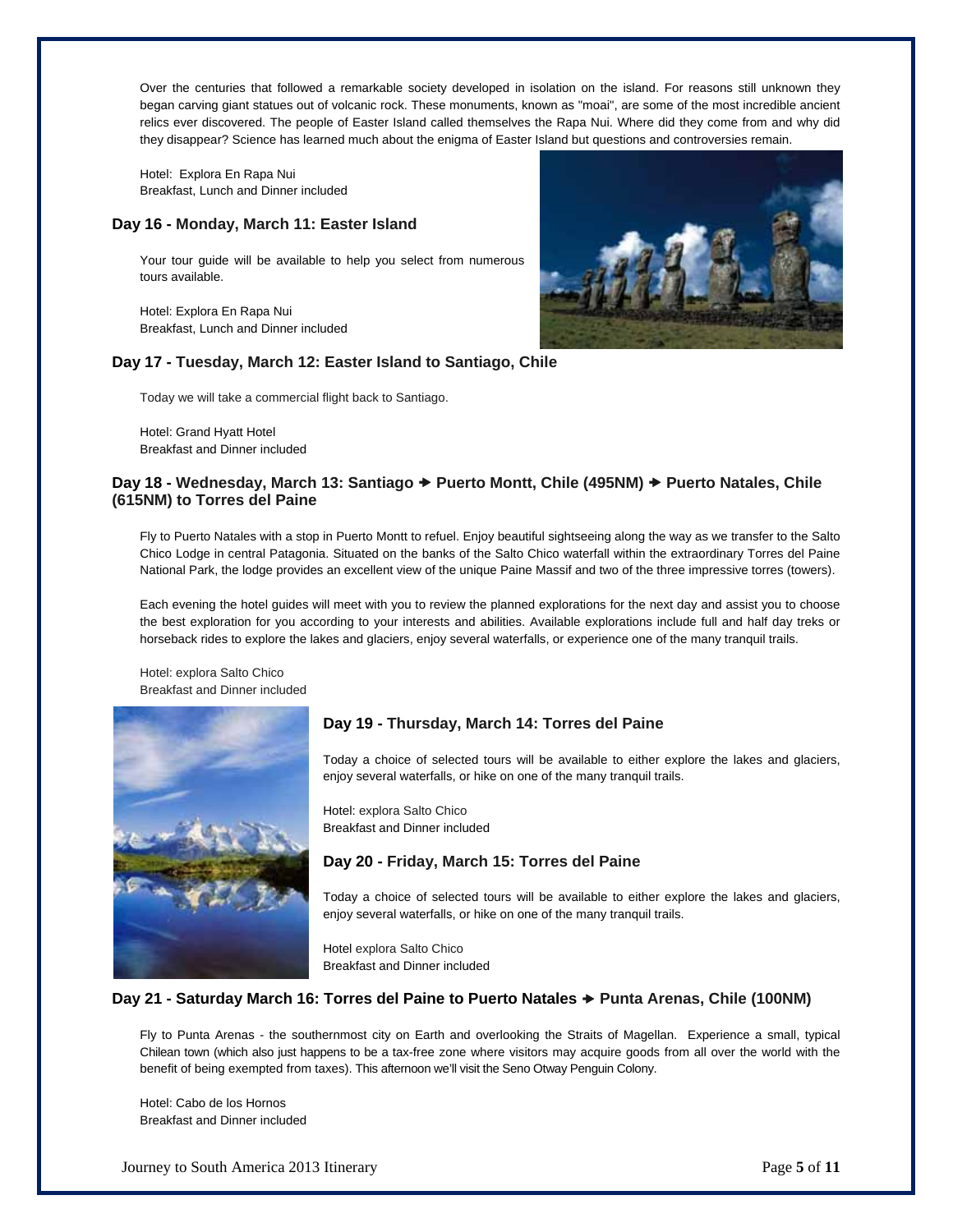## **Day 22 - Sunday March 17: Punta Arenas San Carlos de Bariloche, Argentina (745NM)**

Fly to San Carlos de Bariloche, a city that stands out for its architectural features and for being located in a privileged region due to the beauty of its landscapes made up of mountains, woods, lakes, glaciers and an exuberant flora.

An ecologic paradise, the Llao Llao Hotel and Resort is situated on a small hill within the National Park Nahuel Huapi. Enjoy exquisite panoramic views of the wonderful Patagonia landscape – limpid lakes, majestic Andean peaks, and colorful larch and cypress forests.

Hotel: Llao Llao Hotel and Resort Breakfast and Dinner included

### **Day 23 - Monday March 18: San Carlos de Bariloche**



Enjoy magnificent scenery on a half-day city scenic overview tour in the morning. Along the way we'll pause at several scenic lookout points including López Bay and "Punto Panorámico" (panoramic lookout). At Cerro Campanario, enjoy a chairlift ride offering a panorama of green and white mountain peaks permeated by clusters of blue lakes.

We'll arrive back at the hotel in time for lunch. The afternoon is at leisure.

Hotel: Llao Llao Hotel and Resort Breakfast and Dinner included

### **Day 24 - Tuesday March 19: San Carlos de Bariloche Buenos Aires, Argentina (720NM)**

Fly to the beautiful city of Buenos Aires - capital of Argentina. Transfer to the Sofitel Hotel for our three nights stay. This is an ideal location to relax and enjoy great shopping.

Hotel: Hotel Sofitel Breakfast and Dinner included

### **Day 25 - Wednesday March 20: Buenos Aires**

We will take a morning tour to discover the elegant and cosmopolitan Buenos Aires including the Recoleta Cemetery (where Eva Peron rests), Plaza 5 de Mayo and the large Parisian type avenues that testify the city's incredible past wealth.



Lunch is open for you to discover the charming bistros around the Recoleta area.

The remainder of the day will be free to explore on your own and if you wish, indulge in some great shopping.

This evening enjoy a very delicious and typical Argentine dinner before attending an optional Tango performance (9:00pm – 12:00am) - a delight not to be missed!

Hotel: Hotel Sofitel Breakfast and Dinner included

### **Day 26 - Thursday March 21: Buenos Aires**

Today is free to explore this beautiful city on your own.

Dinner is not included tonight so you may experience a typical local restaurant of your choice.

Hotel: Hotel Sofitel Breakfast included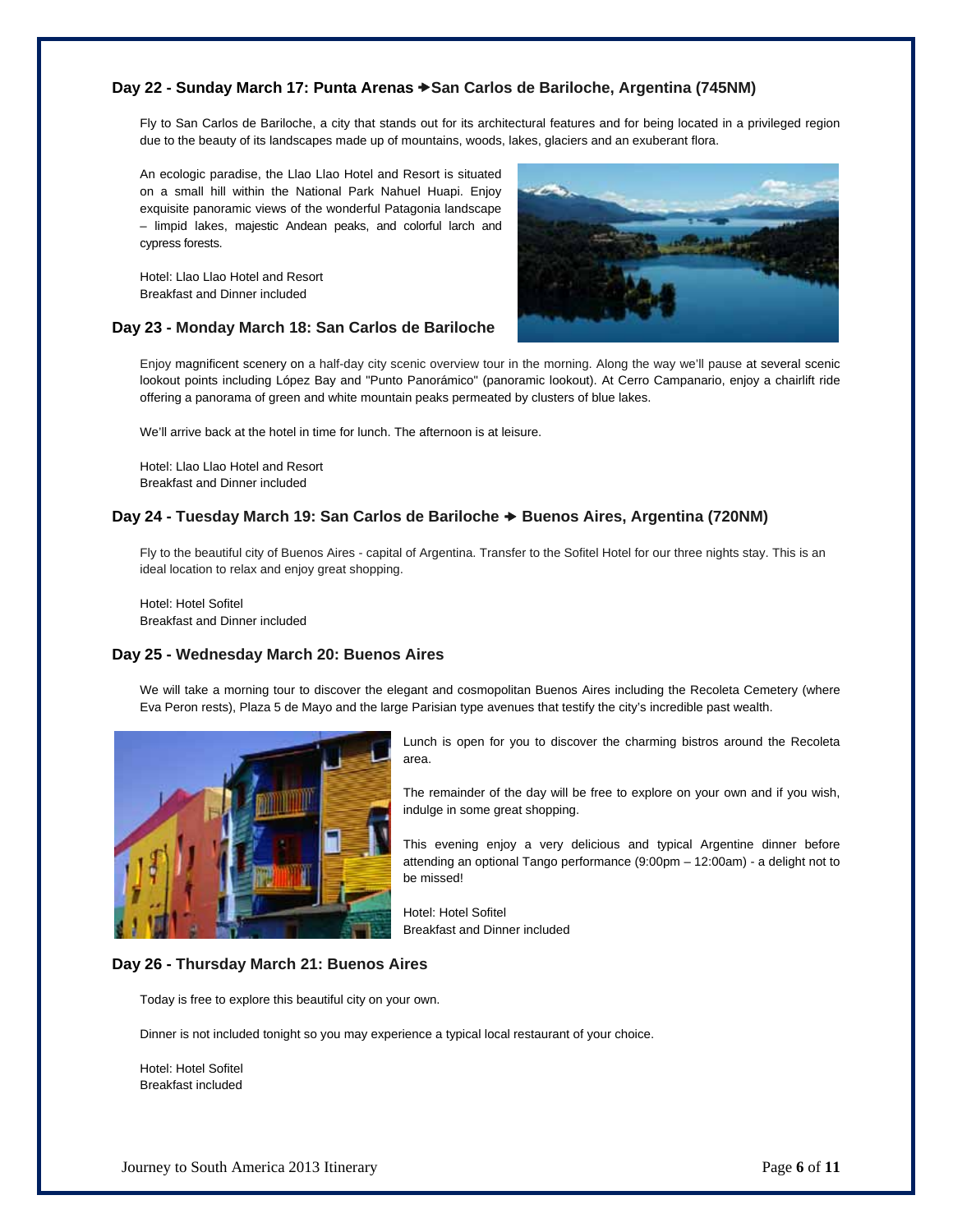## **Day 27 - Friday, March 22: Buenos Aires Iguaçu Falls, Brazil (575NM)**

Fly to one of the world's most spectacular waterfalls: the Iguaçu Falls.

We will visit "Foz de Iguaçu" and take a path descending to the foot of the falls and offering spectacular views. Iguacu Falls consists of some 275 separate falls during the river's seasonal low. The surrounding beautiful semi-tropical forest is made possible by the high-rising mist that Iguacu Falls creates. During your trail walk you will see a rich variety of rainforest vegetation, including orchards, bromeliads, begonias, ferns, bamboo and palms.

The forests host hundreds of wildlife species, however, wildlife sightings are limited for most because many of the creatures are nocturnal - and those that are not are easily hidden by the dense rainforest growth. Still, you will spot a number of interesting wildlife species including colorful birds (such as toucans and parrots) and striking butterflies.

Hotel: Hotel Das Cataratas Breakfast and Dinner included

## **Day 28 - Saturday, March 23: Iguaçu Falls**

We'll take a boat tour up-river through the canyon to the base of the Falls to see the great horseshoe known as "Devil's Throat". Rainbows, blue sky, mist and profuse water punctuate this natural spectacle. View "The Three Musketeers" – the three main streams of the lower Falls. You'll get close enough for a quick and refreshing shower!

The rest of the day is at leisure to relax or explore on your own.

Hotel: Hotel Das Cataratas Breakfast and Dinner included



## **Day 29 - Sunday, March 24: Iguaçu Falls Rió de Janeiro, Brazil (640NM)**

Fly over the immense cattle ranches and fields of southern Brazil, follow the Atlantic coast characterized by its high plateaus and white sandy beaches before ending with an exciting approach amongst the spectacular Bay of Rio de Janeiro and land at downtown Santo Dumont airport.

Hotel: Copacabana Breakfast and Dinner included



### **Day 30 - Monday, March 25: Rió de Janeiro**

A full day tour will show us the highlights of the city including a cable car ride to the top of Sugar Loaf, a climb to the foot of the Cristo Redentor (Christ the Redeemer) and to Ipanema, Copabana and many other historical and spectacular sights.

Dinner is on your own to enjoy the exciting nightlife of Rio!

Hotel: Copacabana Breakfast and Lunch included

### **Day 31 - Tuesday, March 26: Rió de Janeiro Salvador de Bahia, Brazil (665NM)**

Fly to Salvador de Bahia, a beautiful historic town with a lot of character.

This charming city will give you a great understanding of the Brazilian culture. Your hotel in the middle of the old city is a perfect setting to enjoy your stay.

Hotel: Convento de Carmo Breakfast and Dinner included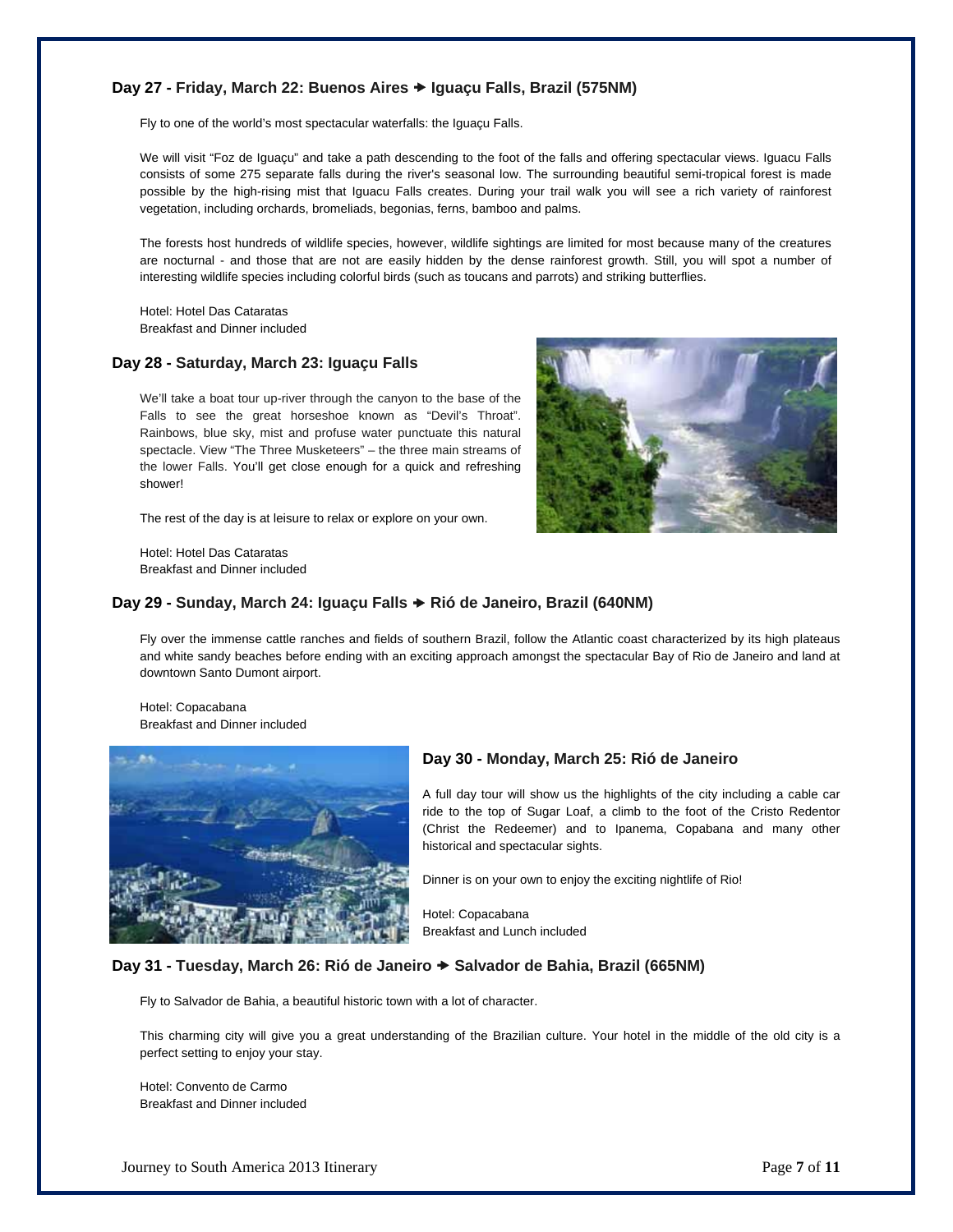## **Day 32 - Wednesday, March 27: Salvador da Bahia**

A full day tour is planned to discover the highlights of this beautiful city. The town's historical Pelourinho district has UNESCO Cultural Heritage status and is a fascinating mix of colonial grandeur and African vibrancy.

Hotel: Convento de Carmo Breakfast, Lunch and Dinner included

## **Day 33 - Thursday, March 28: Salvador de Bahia Sao Luis, Brazil (715NM)**

Fly to Sao Luis where we will stay at the Pestana Sao Luis Resort Hotel located at "Calhau" beach.

Hotel: Pestana Sao Luis Resort Hotel Breakfast and Dinner included

## Day 34 - Friday, March 29: Sao Luis → Rochambeau, French Guiana (660NM) → Grenada, West **Indies (705NM)**

We will continue to the Grenadines where your destination is the island of Grenada - otherwise known as the "Spice Island". - a perfect stop for two nights to relax in a beautiful hotel. There will be a technical stop en route in Rochambeau.



Hotel: Laluna Breakfast and Dinner included

**Day 35 - Saturday, March 30: Grenada**

This is a day of pure relaxation. Just enjoy this delightful boutique hotel with a private beach.

Dinner is not included tonight so you may experience a typical local restaurant of your choice.

Hotel: Laluna Breakfast included

## Day 36 - Sunday, March 31: Grenada → Providenciales, Turks & Caicos (840NM) → Palm Beach, **Florida (520NM)**

As the end of the voyage is within reach, one must only look back thirty-five days to understand an accomplishment of a life time. Not only will you have circumnavigated an entire continent, but more importantly you will have experienced all three of the ancient cultures, seen countless world wonders and enjoyed great accommodations, all while being escorted through bureaucratic troubles that would plague such an attempt without Air Journey's assistance.

After a most extraordinary and unique lifetime adventure one could ever hope, we will make our way back to the US to clear US customs in Florida. There will be a technical stop at Providenciales in the Turks & Caicos.

Breakfast included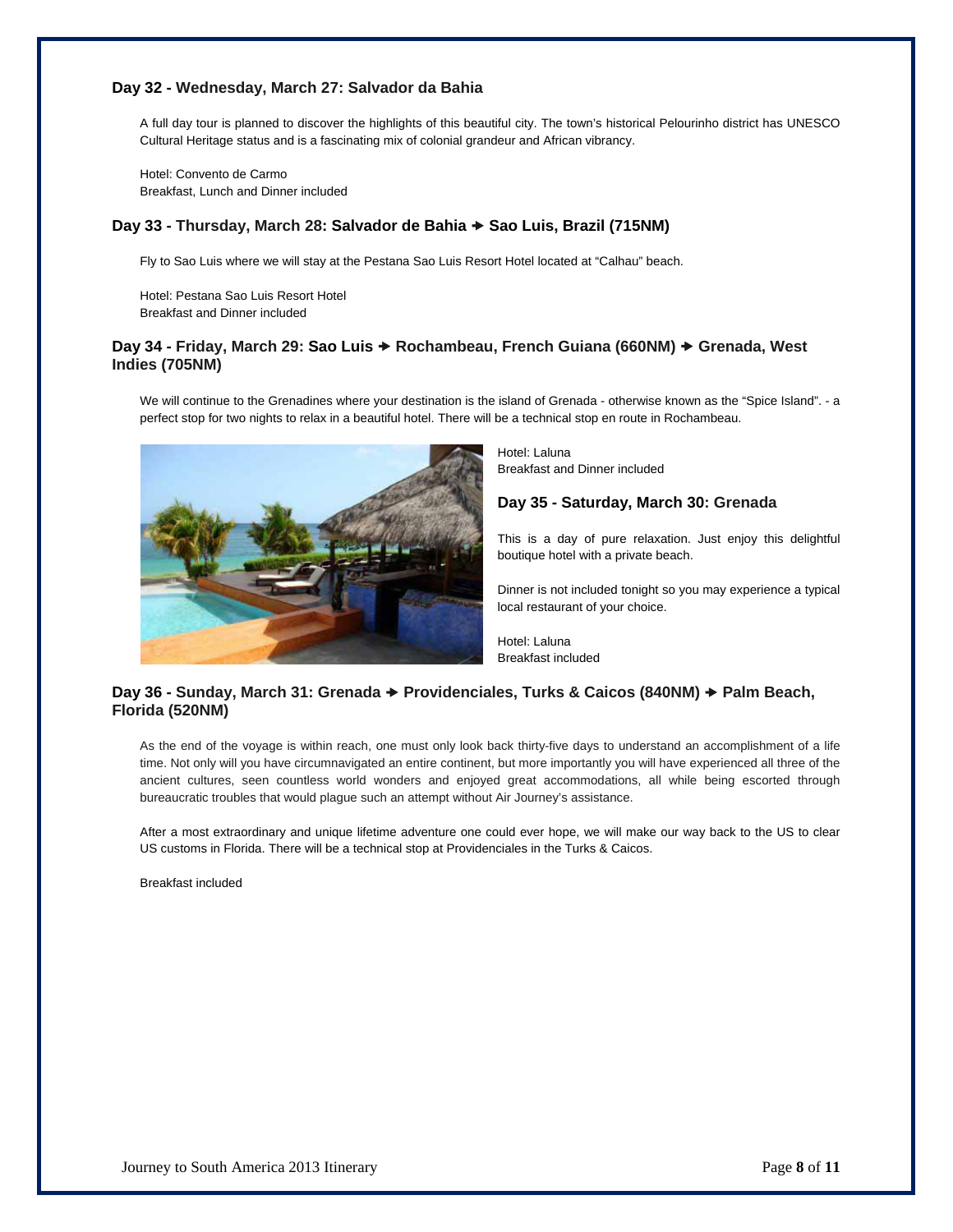| <u>6±°−ª</u> 指æ<br>13巴 # 孖一工<br>拖"马# |                          |              |  |  |
|--------------------------------------|--------------------------|--------------|--|--|
| <b>FROM:</b>                         | TO:                      | <b>MILES</b> |  |  |
| <b>West Palm Beach</b>               | <b>Grand Cayman</b>      | 450          |  |  |
| <b>Grand Cayman</b>                  | <b>Cartagena</b>         | 630          |  |  |
| Cartagena                            | Lima                     | 1,325        |  |  |
| Cartagena                            | Guayaquil                | 675          |  |  |
| Guayaquil                            | Lima                     | 650          |  |  |
| Lima                                 | Calama                   | 825          |  |  |
| Lima                                 | lquique                  | 685          |  |  |
| lquique                              | Calama                   | 140          |  |  |
| Calama                               | <b>Santiago</b>          | 665          |  |  |
| <b>Santiago</b>                      | <b>Puerto Mountt</b>     | 495          |  |  |
| <b>Puerto Mountt</b>                 | <b>Puerto Natales</b>    | 615          |  |  |
| <b>Puerto Natales</b>                | <b>Punta Arenas</b>      | 100          |  |  |
| <b>Punta Arenas</b>                  | <b>Bariloche</b>         | 745          |  |  |
| <b>Bariloche</b>                     | <b>Buenos Aires</b>      | 720          |  |  |
| <b>Buenos Aires</b>                  | <b>Iguacu Falls</b>      | 575          |  |  |
| <b>Iguacu Falls</b>                  | Rio de Janeiro           | 640          |  |  |
| <b>Rio de Janeiro</b>                | <b>Salvador de Bahia</b> | 660          |  |  |
| Salvador de Bahia                    | <b>Sao Luis</b>          | 715          |  |  |
| <b>Sao Luis</b>                      | Grenada                  | 1,365        |  |  |
| Sao Luis                             | Rochambeau               | 660          |  |  |
| Rochambeau                           | Grenada                  | 705          |  |  |
| Grenada                              | <b>West Palm Beach</b>   | 1,370        |  |  |
| Grenada                              | Providenciales           | 840          |  |  |
| Providenciales                       | <b>West Palm Beach</b>   | 520          |  |  |
| <b>Total Miles</b>                   |                          | 11,895       |  |  |

#### 61°<sup>-</sup> 将 æ ~ 
#<sup>a</sup>°ß#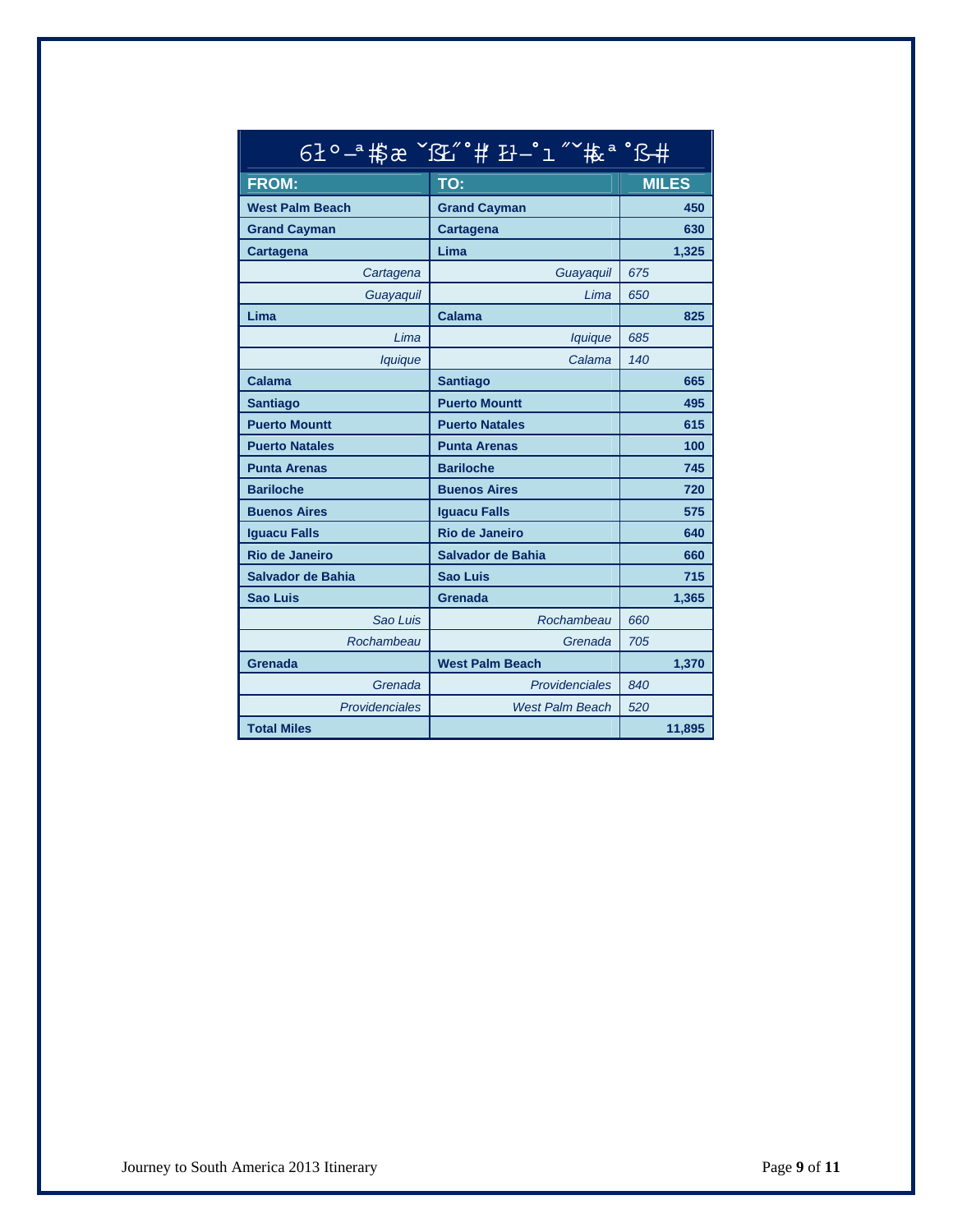## **Cost and Information**

The fully guided Journey to South America price includes:

- Presence of an Air Journey tour leader who will facilitate clearances, Immigration, refueling, flight planning, and provide help with any difficulty that might arise
- Full-time services of a professional Air Journey guide and local experts
- Lodging: for 36 days, 35 nights
- Meals: All breakfasts and most lunches and dinners. Please note that beverages are not included.
- Tours and admission to all planned group sightseeing
- All service charges and taxes
- Round trip transfers between the airport and hotel
- Customs expediting
- Customs and Immigration forms (filled by Air Journey when possible)
- Briefing prior to every flight covering all aspects of the flight
- Trip Kit for each aircraft including:
	- $\checkmark$  Extensive Navigation log (airports, route, frequencies, information of airspace, nav-aids, reporting points, international flight plan) tailored for each aircraft;
	- Flight plans and eAPIS manifest (departure and arrival) filed on your behalf;
	- $\checkmark$  Pilot briefing prior to each day's flight;
	- $\checkmark$  Weather website with constant updates showing TAF, METAR, Wind Aloft, prognostic forecast and review;
	- $\checkmark$  Fuel availability confirmed along the route of flight;
	- 2013 Bahamas and Caribbean Pilot Guide, VFR charts, IFR low or high en route (based on aircraft type and pilot's preferences);
	- $\checkmark$  Jeppesen navigation charts and approach plates;
	- $\checkmark$  Flight bag and collared, cotton shirt for the pilot with his name and aircraft tail number embroidered on the upper front. Shirts are available for passengers and crew at an additional cost.

| <b>Cost per person</b> | <b>Single Supplement</b> | <b>Plane Registration Fee</b> |
|------------------------|--------------------------|-------------------------------|
| \$22,250               | Available upon request   | \$4,450                       |

The cost of round trip airline tickets Lima-Cuzco-Lima and Santiago-Easter Island-Santiago are not included in the cost of the Journey.

Survival gear is not included in the cost of the journey but can be rented out. It will be waiting for you at the departure point. Life vests and survival raft are mandatory.

Rental fees: Life vest: \$7.00 per day Raft: \$25.00 per day

Aircraft Insurance coverage needed for: Mexico, Central and South America.

Most insurance companies will cover the Caribbean, Central America and South America but often excluding Colombia. BUT make sure that you check with your insurance company before registration for the journey. Should you have any problem getting coverage, please call 1-561-841-1551. Air Journey will help you work the details out with your insurance company.

Cancellation Policy:

- **i)** Given outside of 90 days of departure: AJ retains initial deposit of \$500 per person and plane registration fee<br> **ii)** Between 90 and 60 days of departure: AJ retains 25% of the tour cost and plane registration fee
- 
- **iii)** Between 59 and 45 days of departure: AJ retains 50% of the tour cost and plane registration fee
- **iv)** Between 44 and 30 days of departure: AJ retains 75% of the tour cost and plane registration fee
- -
- AJ retains 25% of the tour cost and plane registration fee
- 
- **v)** Less than 30 days or no show of departure: AJ retains 100% of the tour cost and plane registration fee

Note: Travel and Cancellation Insurance is strongly recommended and not included in the package but it can be purchased from Air Journey for about 6% of the cost of the Journey.

Also note: Air Journey reserves the right to cancel because of lack of participants (less than 7 airplanes), political unrest, terrorism, or severe weather forecast, in which case Air Journey will issue a full refund.